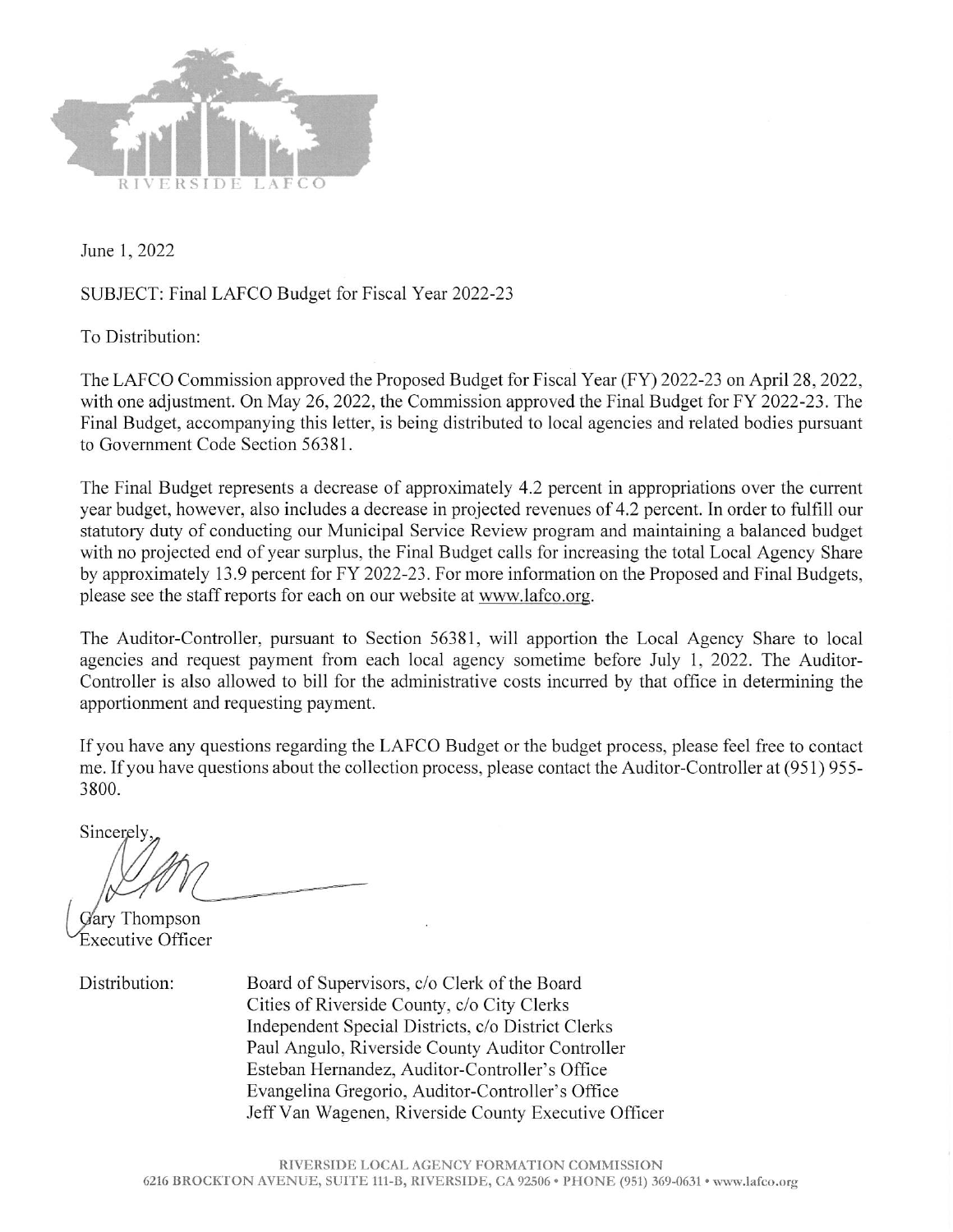## **Riverside LAFCO FY 2022/23 Adopted Budget**

|                  |                                                                   | FY 21-22<br>Adopted<br><b>Budget</b> | FY 21-22<br><b>Projected Year-</b><br>End | FY 22-23<br>Adopted<br><b>Budget</b> | <b>Pct. Difference</b><br>from FY 21-22<br>Adopted<br><b>Budget</b> |
|------------------|-------------------------------------------------------------------|--------------------------------------|-------------------------------------------|--------------------------------------|---------------------------------------------------------------------|
|                  | <b>APPROPRIATIONS</b>                                             |                                      |                                           |                                      |                                                                     |
| OBJ:             | <b>Description</b>                                                |                                      |                                           |                                      |                                                                     |
| 510040           | <b>Regular Salaries</b>                                           | \$464,913                            | \$415,951                                 | \$483,277                            | 3.9%                                                                |
| 510200           | <b>Payoff Permanent - Seasonal</b>                                | \$0                                  | \$0                                       | \$0                                  | 0.0%                                                                |
| 510440           | Leave Buydown/Payout                                              | \$4,914                              | \$3,758                                   | \$5,112                              | 4.0%                                                                |
| 517000           | <b>Workers Comp</b>                                               | \$7,111                              | \$7,111                                   | \$6,935                              | $-2.5%$                                                             |
| 513000           | <b>Retirement-Misc.</b>                                           | \$142,050                            | \$127,089                                 | \$156,456                            | 10.1%                                                               |
| 513020           | <b>Retirement-Misc Temp</b>                                       | \$685                                | \$681                                     | \$685                                | 0.0%                                                                |
| 513120<br>513140 | <b>Social Security</b><br><b>Medicare</b>                         | \$26,828<br>\$6,741                  | \$24,053<br>\$6,031                       | \$28,227<br>\$7,008                  | 5.2%<br>4.0%                                                        |
| 515040           | <b>Flex Benefit Plan</b>                                          | \$51,058                             | \$38,276                                  | \$46,643                             | $-8.6%$                                                             |
| 515100           | Life Insurance                                                    | \$443                                | \$401                                     | \$458                                | 3.4%                                                                |
| 515120           | <b>Long Term Disability</b>                                       | \$2,808                              | \$2,512                                   | \$2,919                              | 4.0%                                                                |
| 515160           | <b>Optical Insurance</b>                                          | \$969                                | \$877                                     | \$1.061                              | 9.5%                                                                |
| 515200           | <b>Retiree Health Ins</b>                                         | \$1,164                              | \$0                                       | \$0                                  | $-100.0%$                                                           |
| 515260           | <b>Unemployment Insurance</b>                                     | \$1,018                              | \$911                                     | \$1,121                              | 10.1%                                                               |
| 518010<br>518020 | Def Comp Ben Mgmt & Conf<br><b>Flexible Spending Account Fees</b> | \$6,300<br>\$96                      | \$5,450<br>\$96                           | \$6.500<br>\$48                      | 3.2%<br>$-50.0%$                                                    |
| 518180           | <b>Other Post Employment Benefits</b>                             | \$3.543                              | \$4,189                                   | \$4.189                              | 18.2%                                                               |
|                  |                                                                   |                                      |                                           |                                      |                                                                     |
|                  | <b>Total Appropriation 1</b>                                      | \$720,641                            | \$637,386                                 | \$750,639                            | 4.2%                                                                |
| 520330           | <b>Communication Svs</b>                                          | \$3,362                              | \$4,970                                   | \$4,075                              | 21.2%                                                               |
| 520930           | Insurance-Liability/Property                                      | \$15,249                             | \$11,426                                  | \$13,893                             | $-8.9%$                                                             |
| 521360           | <b>Maint-Computer Equip</b>                                       | \$12,690                             | \$12,140                                  | \$12,690                             | 0.0%                                                                |
| 523100           | <b>Memberships</b>                                                | \$12,452                             | \$12,507                                  | \$13,040                             | 4.7%                                                                |
| 523230           | <b>Misc Agency Exp</b>                                            | \$500                                | \$1,032                                   | \$500                                | 0.0%                                                                |
| 523240<br>523250 | <b>Non County Agency Exp</b><br><b>Refunds</b>                    | \$450<br>\$0                         | \$350<br>\$520                            | \$500<br>\$0                         | 11.1%<br>0.0%                                                       |
| 523620           | <b>Books/Publications</b>                                         | \$240                                | \$150                                     | \$150                                | $-37.5%$                                                            |
| 523680           | Office Equip/Furn                                                 | \$150                                | \$50                                      | \$150                                | 0.0%                                                                |
| 523700           | <b>Office Supplies</b>                                            | \$1,500                              | \$800                                     | \$1,500                              | 0.0%                                                                |
| 523760           | Postage/Mailings                                                  | \$3,936                              | \$4,963                                   | \$4,808                              | 22.2%                                                               |
| 523840           | <b>Computer Equip-Software</b>                                    | \$4,312                              | \$3,814                                   | \$4,315                              | 0.1%                                                                |
| 524560           | <b>ACO Payroll Services</b>                                       | \$851                                | \$734                                     | \$832                                | $-2.2%$                                                             |
| 524570<br>524660 | <b>Auditing/Accounting</b><br><b>Consultants</b>                  | \$7,600<br>\$83,000                  | \$7,600<br>\$89,500                       | \$7,750<br>\$0                       | 2.0%<br>$-100.0%$                                                   |
| 524700           | <b>County Counsel Legal Services</b>                              | \$35,000                             | \$27,024                                  | \$35,000                             | 0.0%                                                                |
| 525020           | <b>Legal Svs</b>                                                  | \$0                                  | \$0                                       | \$0                                  | 0.0%                                                                |
| 525120           | <b>Micrographic Svs</b>                                           | \$728                                | \$3,715                                   | \$728                                | 0.0%                                                                |
| 525140           | <b>Personnel Svs</b>                                              | \$7,176                              | \$6,920                                   | \$6,042                              | $-15.8%$                                                            |
| 525340           | Temp Help Svs                                                     | \$100                                | \$8,521                                   | \$100                                | 0.0%                                                                |
| 525600           | <b>Security</b>                                                   | \$516                                | \$516                                     | \$660                                | 27.9%                                                               |
| 525820           | <b>RCIT Pass-Thru Support</b>                                     | \$4,872                              | \$4,524                                   | \$5,187                              | 6.5%                                                                |
| 526410<br>526520 | <b>Legally Required Notices</b><br><b>Rent/Lease-Copiers</b>      | \$10,798<br>\$2,954                  | \$5,254<br>\$2,813                        | \$9,244<br>\$3,014                   | $-14.4%$<br>2.0%                                                    |
| 526700           | <b>Rent/Lease-Bldgs</b>                                           | \$47,805                             | \$47,838                                  | \$49,246                             | 3.0%                                                                |
| 526720           | <b>Rent/Lease Storage</b>                                         | \$2,028                              | \$2,028                                   | \$2,148                              | 5.9%                                                                |
| 527880           | <b>Training-Other</b>                                             | \$120                                | \$0                                       | \$240                                | 100.0%                                                              |
| 528120           | <b>Commission Exp</b>                                             | \$13,075                             | \$9,795                                   | \$13,195                             | 0.9%                                                                |
| 528140           | <b>Conf Reg Fees</b>                                              | \$3,695                              | \$525                                     | \$5,240                              | 41.8%                                                               |
| 528900           | <b>Air Transportation</b>                                         | \$800                                | \$228                                     | \$1,200                              | 50.0%                                                               |
| 528960<br>528980 | Lodging<br><b>Meals</b>                                           | \$7,220<br>\$640                     | \$352<br>\$0                              | \$6,490<br>\$840                     | $-10.1%$                                                            |
| 529000           | <b>Misc Travel Exp</b>                                            | \$747                                | \$25                                      | \$834                                | 31.3%<br>11.6%                                                      |
| 529010           | <b>Parking Validation</b>                                         | \$200                                | \$200                                     | \$400                                | 100.0%                                                              |
| 529040           | <b>Mileage</b>                                                    | \$10,826                             | \$8,375                                   | \$10,869                             | 0.4%                                                                |
| 529080           | <b>Rental Vehicles</b>                                            | \$0                                  | \$0                                       | \$875                                | 8749900.0%                                                          |
| 529540           | Utilities                                                         | \$3,400                              | \$3,350                                   | \$3,853                              | 13.3%                                                               |
|                  | <b>Total Appropriation 2</b>                                      | \$298,992                            | \$282,559                                 | \$219,608                            | $-26.6%$                                                            |